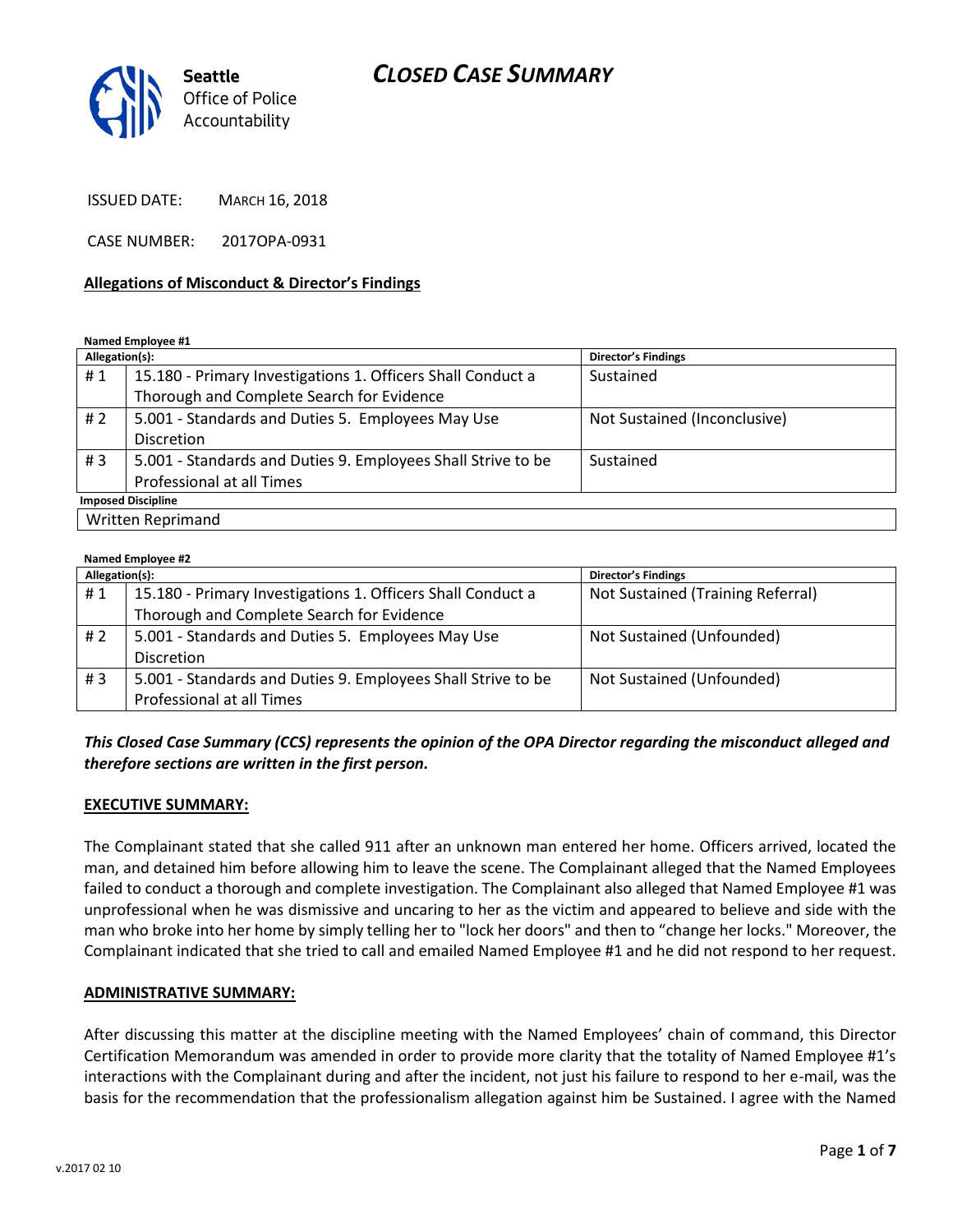

OPA CASE NUMBER: 2017OPA-0931

Employees' chain of command that the failure to respond to an email from a victim, without more, would not constitute a lack of professionalism even if it is aspirational that Department employees respond to such emails.

#### **ANALYSIS AND CONCLUSIONS:**

### **Named Employee #1 - Allegation #1** *15.180 - Primary Investigations 1. Officers Shall Conduct a Thorough and Complete Search for Evidence*

The Complainant stated that, during the late afternoon, the doorbell of her apartment rang. She answered the door and saw a man that she did not recognize. He walked up the stairwell without saying anything. She half closed the door and asked if he needed anything and the man asked her if someone named Kevin Johnson lived in the unit next to her. She said no and indicated that the tenants next door had lived there for some time. She closed the door and then went to ensure that all of her doors were locked. Around 30 minutes later, the Complainant (who was the only person in the apartment at that time) heard someone trying to open the door. The Complainant came out of her bedroom and saw that the same man was trying to open the sliding glass door by attempting to use keys. The Complainant went into her bedroom and called 911. She heard the sliding door then open. The Complainant tried to open her bedroom door (which was also locked). This went on for five minutes, during which the Complainant was told that officers were on the way. Shortly thereafter, she stopped hearing noise and she walked out of her bedroom. She saw that officers had made contact with the subject in the back alley where the sliding door exited onto from her apartment.

The Complainant then spoke to Named Employee #1 (NE#1). NE#1 told her the subject's story, which was that he had previously been at a boarding house in the same location and thought that the Complainant's apartment was that boarding house and entered by mistake. The Complainant stated that this did not explain why he had keys and was able to access her sliding door. NE#1 went back to talk to the subject and returned to the Complainant and stated that he believed that the subject was genuinely confused. The Complainant asked whether there was any additional investigation that could be done into the keys and NE#1 said no. The Complainant explained to NE#1 that she felt uncomfortable and that she was believed that she was being put in an unsafe situation. She stated that she was worried that the subject would come back and again try to access her apartment. She indicated that NE#1's response was that she should get her locks changed. The Complainant felt that NE#1 was very dismissive. The Complainant told OPA that she did not want the subject to be arrested, but just wanted the keys in his possession confiscated so that the subject could not access the apartment again.

The Complainant called the North Precinct three days after the incident and asked for an update on the investigation. She was told that no one had been arrested but that NE#1 had not yet completed his arrest report related to the case. She was further told that her call would be relayed to NE#1. When she did not hear back from NE#1, she called the North Precinct again and indicated that she was frustrated with her situation and was hoping for some information. She was told by the officer she spoke with that these types of incidents happened all the time and was she was given NE#1's email. The Complainant stated that she then wrote an email to NE#1 and that she received no response. She did, however, later receive a call from a number that she traced back to the Seattle Police Officers' Guild. She called that number back multiple times but was unable to leave a voicemail. The Complainant further told OPA that her building was again broken into around two weeks later and that both she and her landlord suspected that the break in was committed by the subject.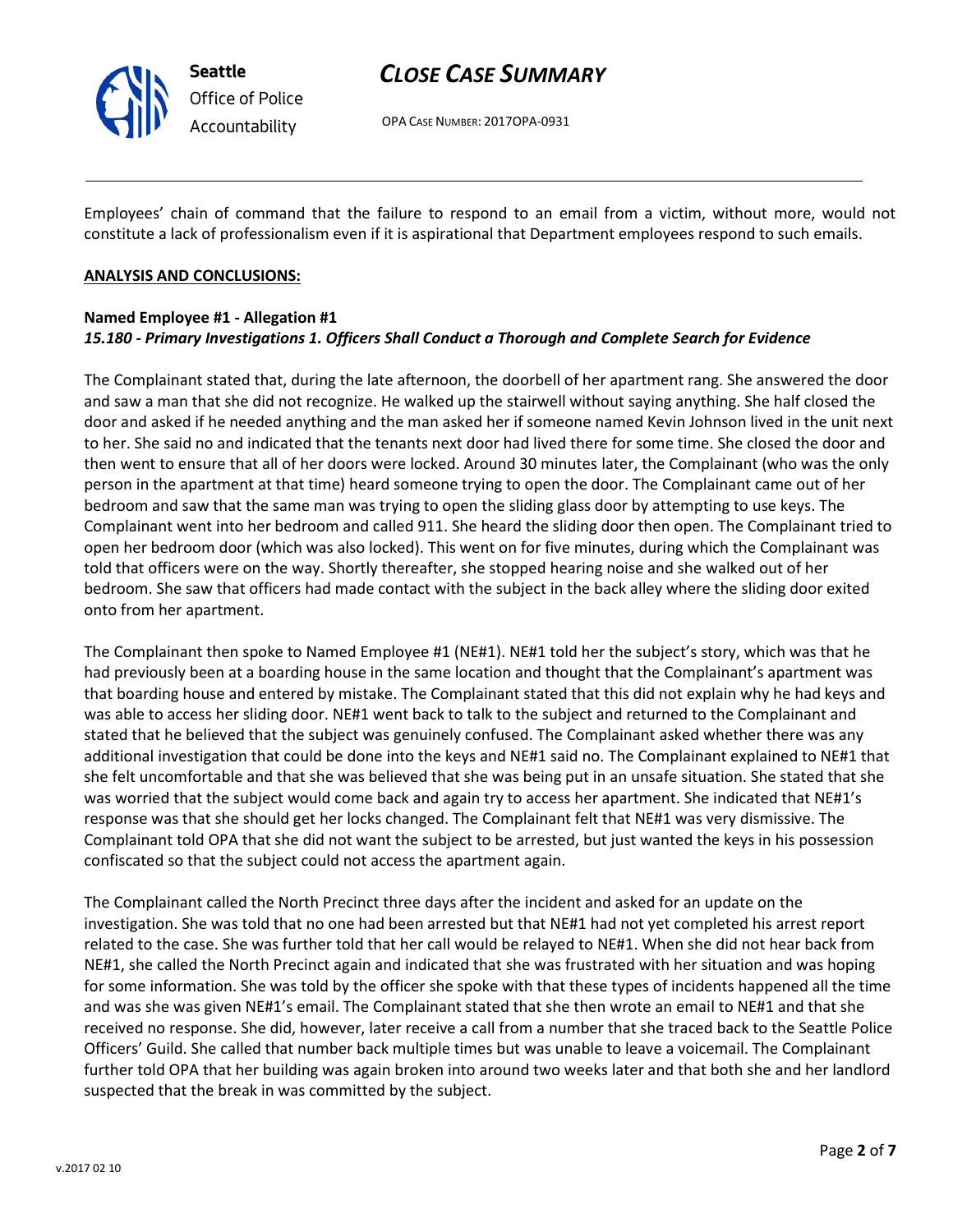

OPA CASE NUMBER: 2017OPA-0931

NE#1 recounted that he and Named Employee #2 (NE#2) responded to the Complainant's 911 call. They drove to the scene with their lights and sirens activated. NE#1 recounted that he and NE#2 contacted the subject, who was standing in the alley outside of the Complainant's apartment, and then he went to speak with the Complainant. NE#1 stated that he did not think it was suspicious that the subject left the apartment at or around the time he and NE#2 pulled up in their vehicle, which had its emergency equipment on. This was the case because he believed the subject's account that he simply turned around and left the apartment on his own accord when he realized that his friend did not live there.

The Complainant told the officers that the subject was the individual who had accessed her apartment and that he had used keys to do so and then again to try to enter her bedroom. NE#1 stated that he did not believe that the subject had keys to the subject's apartment or building based on what the subject told him. He admittedly did not search the Complainant's apartment or examine the sliding door to see if there was a lock. He stated that he did not see any damage to the door, but it appeared from his OPA interview that he did not inspect the door particularly closely. Even though the Complainant alleged that the subject had keys, NE#1 did not ask additional questions of the subject to make sure that he was not in possession of burglary tools, a master key or another altered key. This was the case even though this question could have yielded information that would have established probable cause to arrest. Moreover, as discussed below, at the time of the Named Employees' contact with him, the subject was wearing a black backpack. The officers never asked him what was in the backpack or explored in any way whether there was any contraband therein.

The Complainant relayed to NE#1 that the subject told her that he was looking for someone named "Kevin Johnson" and the subject told the officers that he was looking for "David Johnson." However, NE#1 never ran the names of these individuals that the subject was purportedly looking for to see if they could be traced to either the Complainant's apartment or another building in the near vicinity. Even if they were common names, NE#1 did not even attempt investigate this information. NE#1 further did not ask the subject about the Complainant's statement that she told the subject that no one with the last name of "Johnson" had ever lived in her building. He stated that he did not do so because there were a number of "boarding houses" in the area that frequently had different occupants; however, this certainly was a question pertinent to the investigation.

NE#1 indicated that the subject told him that he entered the apartment by mistake when he was looking for a friend. However, based on the statements of both NE#1 and NE#2 as well as the ICV, this story was not explored particularly thoroughly. In fact, the decision that the subject was not involved in criminal activity appeared to have been made early in the officers' response to the call.

NE#1 stated that, based on his conversation with the subject, he did not believe that he had been attempting to commit a crime. NE#1 described the subject as wearing jeans and a backpack and described him as "calm." NE#1 further denied that the subject appeared to be impaired by drugs or alcohol. However, at his OPA interview, NE#2 contradicted NE#1, recounting that: the subject "wasn't just your normal sharp individual talking to us and getting questions answered, whether it was drugs, alcohol, or whether there was some kind of mental deficiency of some kind, or a mixture of all of the above."

Notably, a check of the subject's criminal history revealed 36 arrests, including four for burglary (two of those forced residential), one for theft and one for assault. However, NE#1 still asserted that he believed that the subject had not been attempting to commit a crime in this case. NE#1 stated that he did not believe that he had probable cause to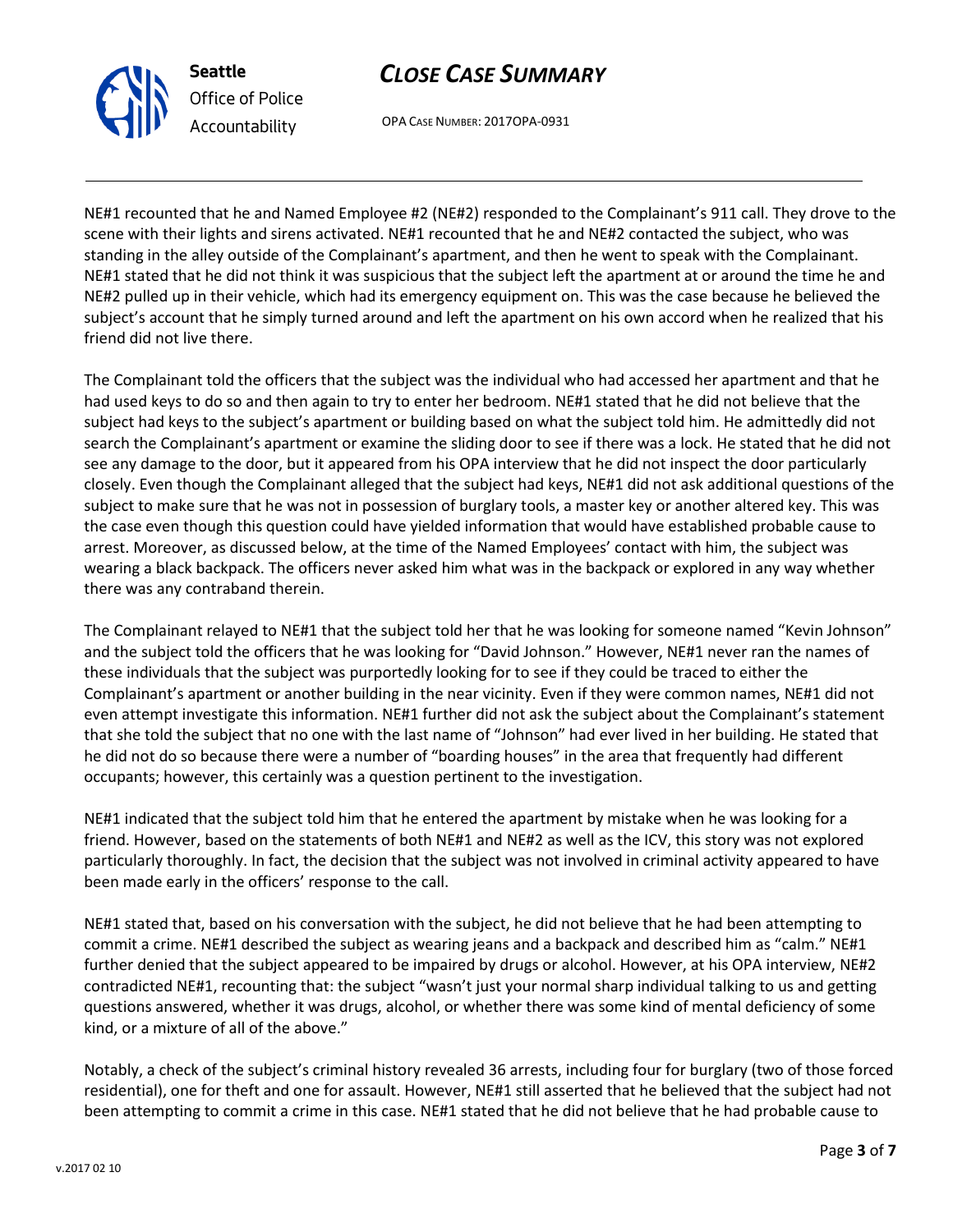

**Seattle** *Office of Police Accountability*

# *CLOSE CASE SUMMARY*

OPA CASE NUMBER: 2017OPA-0931

arrest the subject for burglary. NE#1 agreed that he could have arrested the subject for criminal trespass and that he could have then searched the subject incident to arrest. While NE#1 said that he "possibly" considered this, he ultimately did not effectuate the arrest again because he did not believe the subject was attempting to commit a crime.

SPD Policy 15.180-POL-1 requires that, during primary investigations, officers are required to conduct a complete and thorough search for evidence.

Here, for the reasons set forth above, I find that the investigation and search for evidence conducted by NE#1 and NE#2 was cursory at best. NE#1 did not appear to closely examine the Complainant's door (which she contended was locked at the time the subject entered) to determine whether the lock appeared to have been tampered with. He further failed to follow up on a number of outstanding questions in this case, including, but not limited to: whether the subject had burglary tools or another implement that allowed him to access the Complainant's apartment; whether the subject's backpack contained this or other contraband; whether anyone named Kevin or David Johnson was connected to the Complainant's building or another building in the immediate vicinity; or whether the subject recalled being told by the Complainant that someone named "Johnson" had never lived in her building. Instead, NE#1, in my opinion, quickly and uncritically accepted the subject's account as more credible than the Complainant's. At the very least, he did not explore a number of the facts and concerns relayed to him by the Complainant and instead relied on the account of the subject, who he knew had been arrested 36 previous times and four times for burglary.

NE#1 stated that, based on his conversation with the subject, he did not believe that the subject had been engaging in criminal activity. This was the case even though the subject was, according to NE#2, undoubtedly impaired by alcohol, drugs, or mental illness, had twice attempted to access the Complainant's apartment and had been identified as the individual who had accessed the apartment, and was wearing a backpack on his back. I disagree with NE#1 that the subject's account of his activity that evening was at all plausible. The totality of these facts, while arguably circumstantial, strongly suggest to me that the subject was involved in criminal activity on that evening and was not simply mistaken as to who lived inside the Complainant's residence. I believe that there was certainly probable cause to arrest the subject for criminal trespass, if not burglary.

Ultimately, I find that NE#1 did not conduct a complete and thorough search for evidence in this case. I further find that, as a general matter, his investigation was unsatisfactory and fell short what is expected under SPD policy. For these reasons, I recommend that this allegation be Sustained.

Recommended Finding: **Sustained**

### **Named Employee #1 - Allegation #2** *5.001 - Standards and Duties 5. Employees May Use Discretion*

SPD Policy 5.001-POL-5 states that: "Employees are authorized and expected to use discretion in a reasonable manner consistent with the mission of the Department and duties of their office and assignment." The policy further indicates that "[d]iscretion is proportional to the severity of the crime or public safety issue being addressed." (SPD Policy 5001-POL-5.)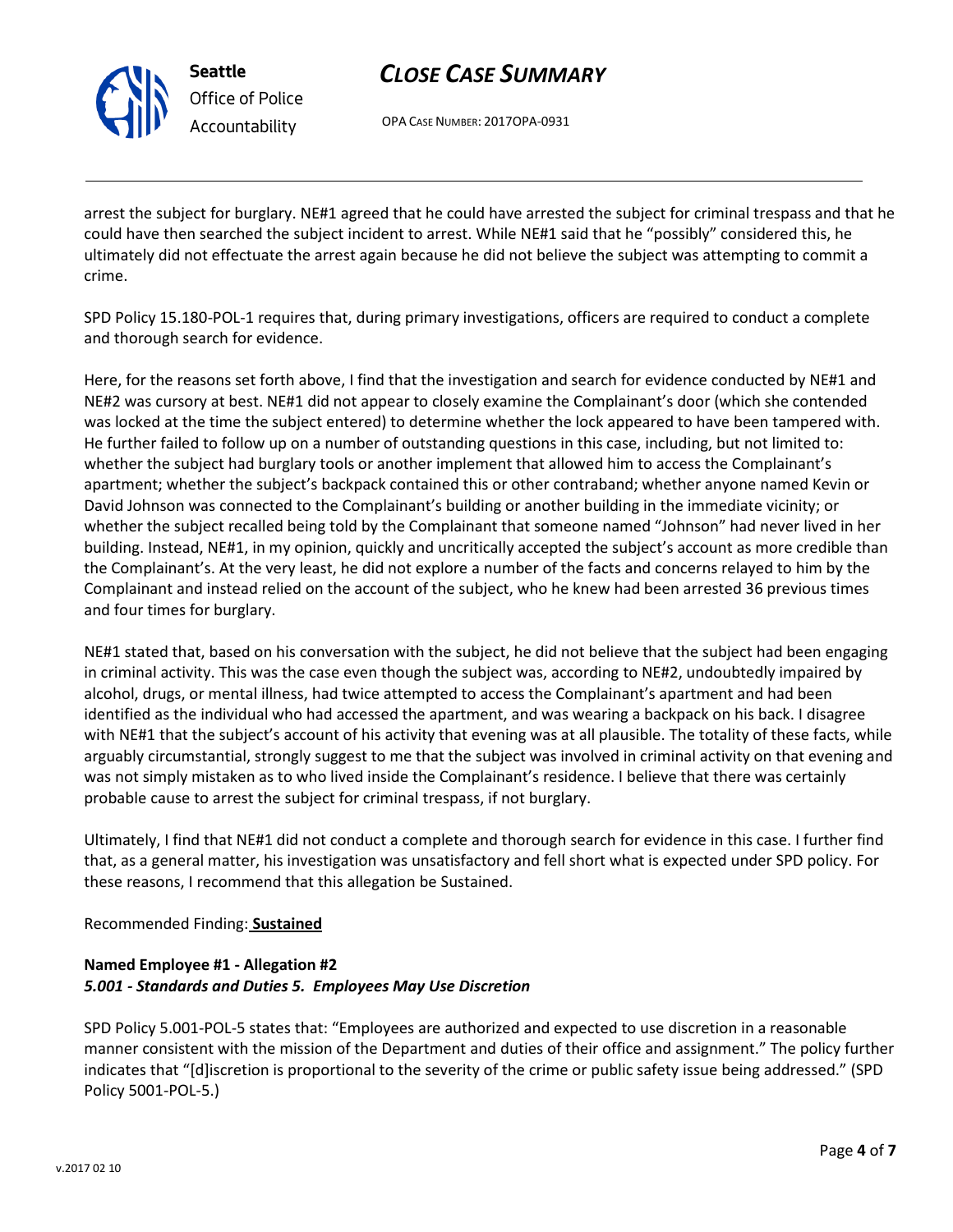

OPA CASE NUMBER: 2017OPA-0931

While I disagree with the decision of NE#1 to not arrest the subject and while I believe that he had sufficient probable cause to do so, I cannot conclusively determine that the decision to not effectuate the arrest was so unreasonable as to constitute an abuse of his discretion. As such, I recommend that this allegation be Not Sustained – Inconclusive.

Recommended Finding: **Not Sustained (Inconclusive)**

### **Named Employee #1 - Allegation #3** *5.001 - Standards and Duties 9. Employees Shall Strive to be Professional at all Times*

The Complainant's primary allegations concerning NE#1's professionalism were that he was dismissive of her concerns at the scene and that he failed to respond to her email and phone calls requesting information regarding her case. The Complainant explained to OPA that she was upset about NE#1's response and that he seemed to believe the subject over her and not fully investigate her side of the story. She was also upset about how dismissive she believed him to be. She noted that, even had NE#1 not confiscated the keys that she alleged were possessed by the subject, she would have felt significantly better had he simply informed her that they were stepping up patrols or taking some other action to ensure her safety. She was also frustrated by NE#1's response to her that she simply change her locks, which she believed was both unhelpful and insensitive. Lastly, she thought it was unprofessional that NE#1 never responded to the email that she sent asking for an update concerning her case, or responded to her calls that she made to the North Precinct.

NE#1 denied being unprofessional during her interaction with the Complainant. NE#1 stated that the Complainant told him that she believed the subject had keys to her apartment and to the whole building. NE#1 recalled telling her "well, if you think someone has keys to your whole building you should change your locks." Even given the fact that the Complainant was clearly "shaken" by this incident, as recalled by NE#1, he said that this was advice he normally gave to victims and did not believe it to lack professionalism.

With regard to the email sent to him by the Complainant, NE#1 told OPA that she stated therein "explain your circumstances on that day" and that he had never received a similar email from someone during his career. He told OPA that he believed that he had already explained himself at the scene and that he did not think that further explanation to the Complainant was necessary or required.

SPD Policy 5.001-POL-9 requires that SPD employees "strive to be professional at all times." The policy further instructs that "employees may not engage in behavior that undermines public trust in the Department, the officer, or other officers." (SPD Policy 5.001-POL-9.)

I believe that NE#1's comments could have been construed as insensitive in this instance, particularly given how shaken the Complainant was by this incident coupled with the fact that NE#1 did not and had no intention of searching the subject for keys. Indeed, she reported being concerned with how dismissive NE#1 was of her recounting of the incident and believed that his response that she change her locks lacked empathy.

I am even more concerned, however, with NE#1's refusal to respond to the Complainant's email and phone calls. Even presupposing that the fact that the Complainant tried to reach him twice over the phone at the precinct was not relayed to NE#1 by his co-workers, he admittedly received her email. NE#1 described this email as the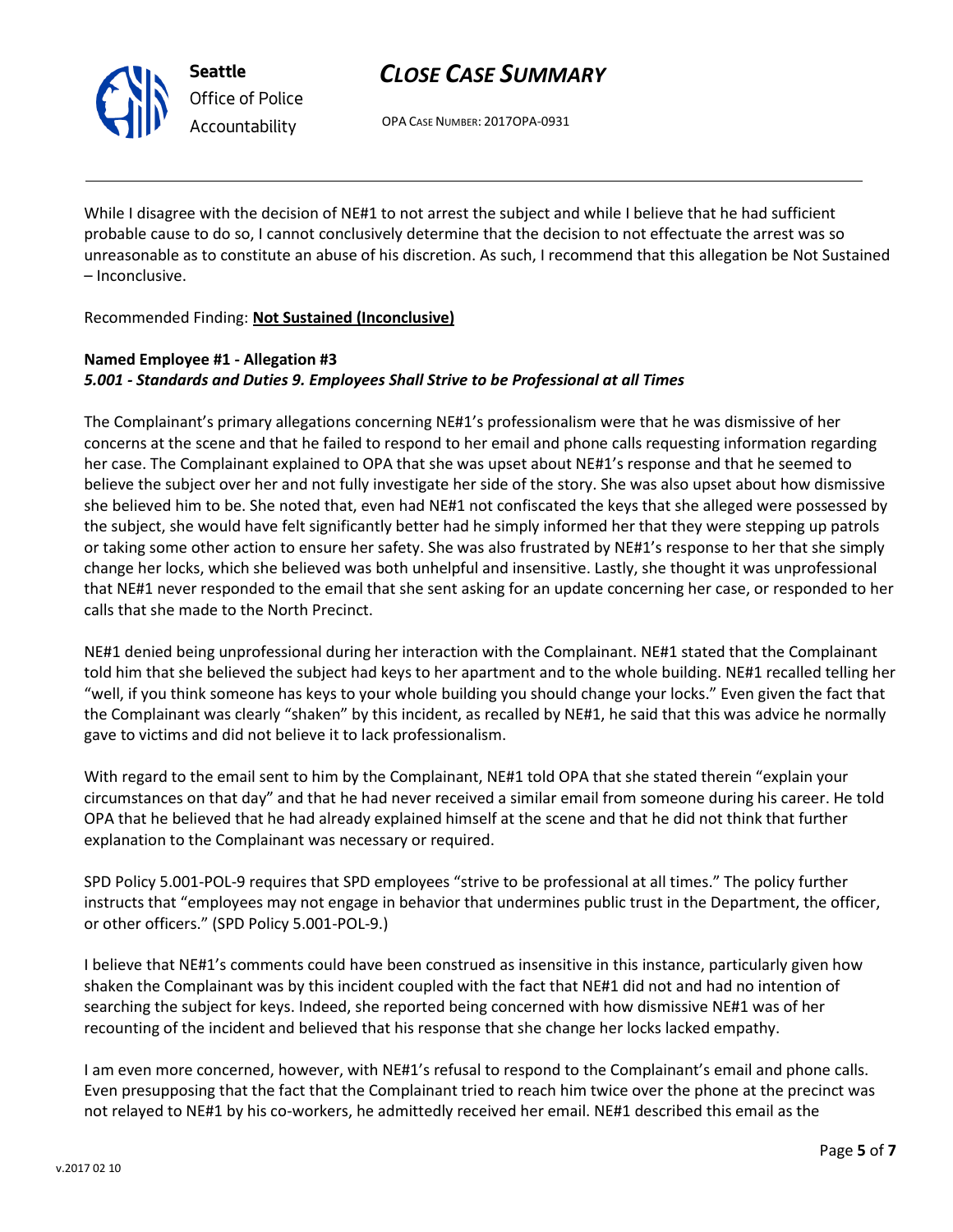

OPA CASE NUMBER: 2017OPA-0931

Complainant stating to him: "explain your circumstances on this day" and "explain yourself to me." As such, his OPA interview suggested that the email was demanding or rude.

From my review of the email (which OPA obtained during its investigation) this was simply not the case. Instead, the Complainant's email was polite and asked for an update concerning her case and more information to understand why NE#1 did not arrest the subject or search him for keys. In the email, the Complainant told NE#1 that she had contacted the North Precinct by phone and was informed that no arrest had been made and that the officer she spoke with could not "read" the report (presumably because it had not yet been completed). She wrote: "I was told that I would be hearing from you shortly, but never received a phone call. Therefore, I am hoping you can shed some light on what happened after we spoke at my apartment." She further wrote: "I must admit that I was pretty frazzled by the situation and understand that you were probably extremely busy after 5 pm on a Friday evening. However, I want to see what the rationale was behind not making an arrest or at least not further investigating my belief of the suspect having keys to my apartment." Lastly, the subject wrote: "I apologize if this is coming out the wrong way, but I trust that you understand that as a victim in this break-in, I want to be reassured that I was not put at a disservice in any way shape or form." She concluded her email by politely requesting a response. However, there was no response by NE#1. Indeed, the only response that the Complainant received was a phone call that she traced to the Guild and no responses or the ability to leave a voicemail when she called the number back. It seems to be common courtesy for an officer (or anyone, for that matter) to respond to such an email. It would have taken minutes if not seconds to do so.

Moreover, I find NE#1's explanation that, because he gave a brief explanation to a shaken victim during a stressful incident no further explanation was warranted or required, troubling. Indeed, it seems to be the same attitude he applied to the investigation in this case. A civilian and, specifically, a victim of crime is entirely justified in requesting an explanation concerning why law enforcement activity was or was not conducted in a certain incident. This is particularly the case when it was done as politely as the Complainant's email. Even if NE#1 was uncomfortable responding to her based on some legitimate reason, he should have referred her to a supervisor who could have more fully addressed her concerns. Here, NE#1 did not articulate such concerns and, instead, explained that he felt that he had already explained himself and, more significantly, was not obligated to respond to the Complainant's request.

I believe that NE#1's failure to exercise even basic courtesy by responding to or having a supervisor respond to the Complainant's polite and deferential email was contrary to the Department's expectations of his conduct. This, coupled with his dismissiveness of her account and his unhelpful and unthoughtful statement to a shaken victim that she just change her locks to prevent a further burglary, was inconsistent with SPD policy and constituted a lack of professionalism. As such, I recommend that this allegation be Sustained.

Recommended Finding: **Sustained**

### **Named Employee #2 - Allegation #1** *15.180 - Primary Investigations 1. Officers Shall Conduct a Thorough and Complete Search for Evidence*

As indicated above, I do not find that the Named Employees conducted a thorough and complete search for evidence in this case and that the investigation they did conduct was generally cursory and unsatisfactory. However, NE#1 was the primary officer on this call and, according to both him and NE#2, was ultimately responsible for the